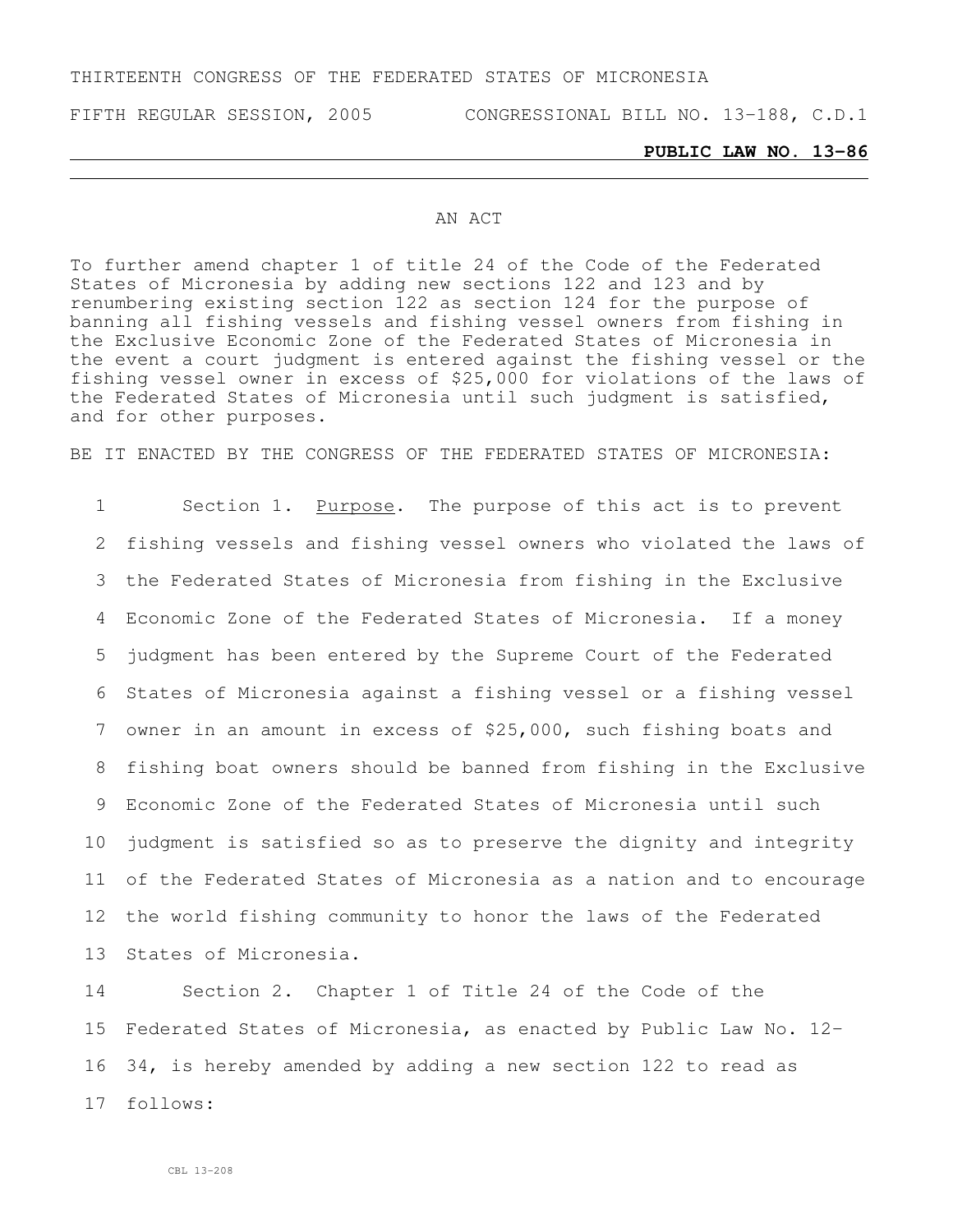# **PUBLIC LAW NO. 13-86**

| $\mathbf 1$   | "Section 122. Ban. Any and all fishing vessels and               |
|---------------|------------------------------------------------------------------|
| $\mathbf{2}$  | fishing vessel owners which or who have had court                |
| 3             | judgments entered against them in the Supreme Court of           |
| 4             | the Federated States of Micronesia in an amount in               |
| 5             | excess of \$25,000 shall be denied the ability to apply          |
| 6             | for and/or to obtain any fishing licenses of any kind            |
| 7             | whatsoever from the Authority to fish in the Exclusive           |
| 8             | Economic Zone of the Federated States of Micronesia              |
| $\mathcal{G}$ | until such judgment is satisfied."                               |
| 10            | Section 3. Chapter 1 of Title 24 of the Code of the              |
| 11            | Federated States of Micronesia, as enacted by Public Law No. 12- |
| 12            | 34, is hereby amended by adding a new section 123 to read as     |
| 13            | follows:                                                         |
| 14            | "Section 123. Application. This act shall apply to all           |
| 15            | unsatisfied judgments in the Supreme Court of the                |
| 16            | Federated States of Micronesia, regardless of the date           |
| 17            | the judgment was entered. All fishing vessels and                |
| 18            | fishing vessel owners which or who presently have                |
| 19            | fishing permits issued by the Authority shall be allowed         |
| 20            | to exhaust the current term of said permit after which           |
| 21            | time the fishing ban required by this Act shall                  |
| 22            | immediately_take effect against any applicable fishing           |
| 23            | vessel or fishing vessel owner."                                 |
| 24            | Section 4. Chapter 1 of Title 24 of the Code of the              |
| 25            | Federated States of Micronesia, as enacted by Public Law No. 12- |

of 3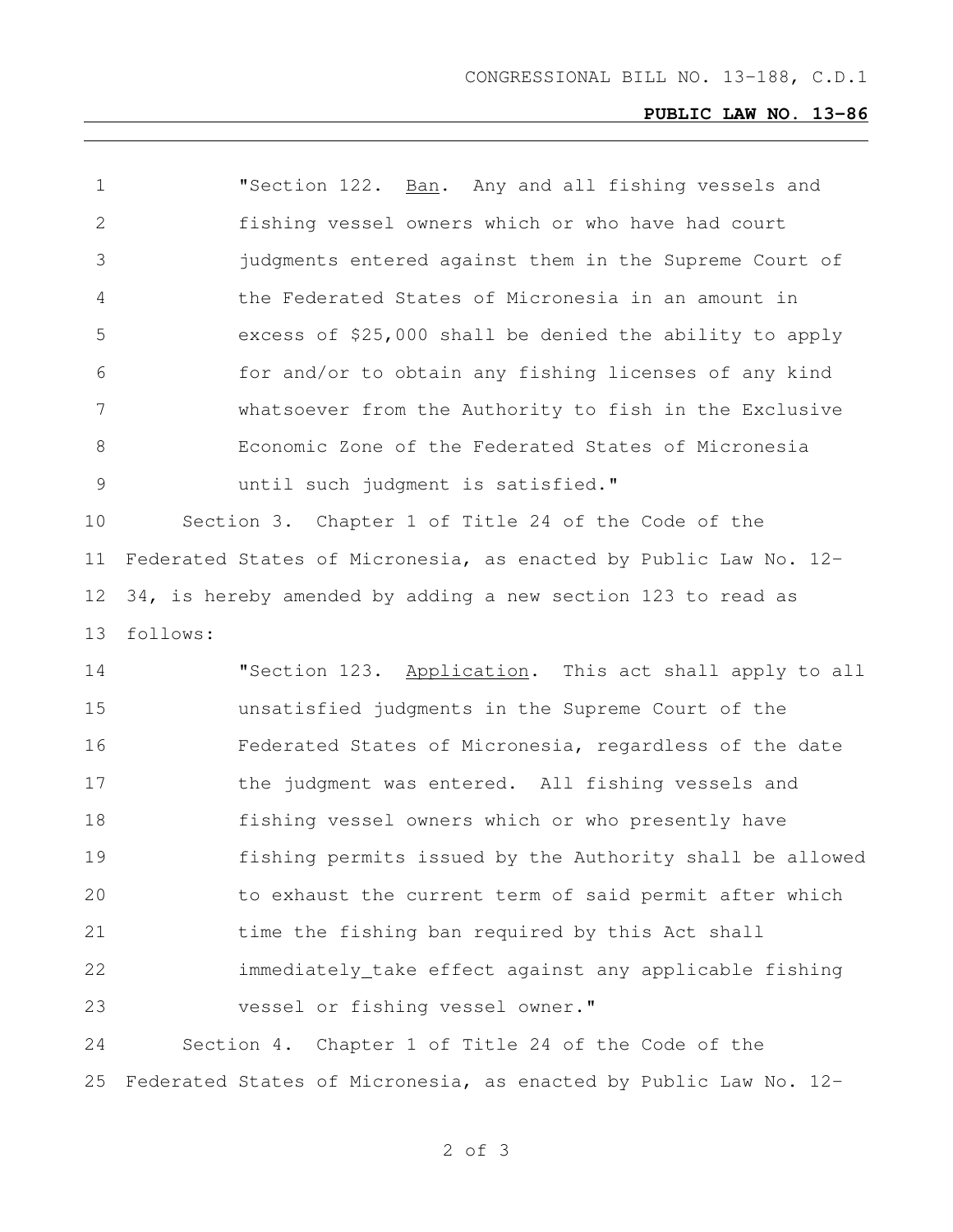## **PUBLIC LAW NO. 13-86**

| 1               | 34, is hereby amended by renumbering section 122 as section 124. |
|-----------------|------------------------------------------------------------------|
| 2               |                                                                  |
| 3               | Section 5. This act shall become law upon approval by the        |
| 4               | President of the Federated States of Micronesia or upon its      |
| 5               | becoming law without such approval.                              |
| $\epsilon$      |                                                                  |
| $7\phantom{.0}$ |                                                                  |
| $\,8\,$         |                                                                  |
| $\mathcal{G}$   | March 4, 2005                                                    |
| 10              |                                                                  |
| 11              |                                                                  |
| 12              |                                                                  |
| 13              | Law without signature                                            |
|                 |                                                                  |
| 14              |                                                                  |
| 15              | Joseph J. Urusemal<br>President                                  |
| 16              | Federated States of Micronesia                                   |
| 17              |                                                                  |
| 18              |                                                                  |
| 19              |                                                                  |
| 20              |                                                                  |
| 21              |                                                                  |
| 22              |                                                                  |
| 23              |                                                                  |
| 24              |                                                                  |